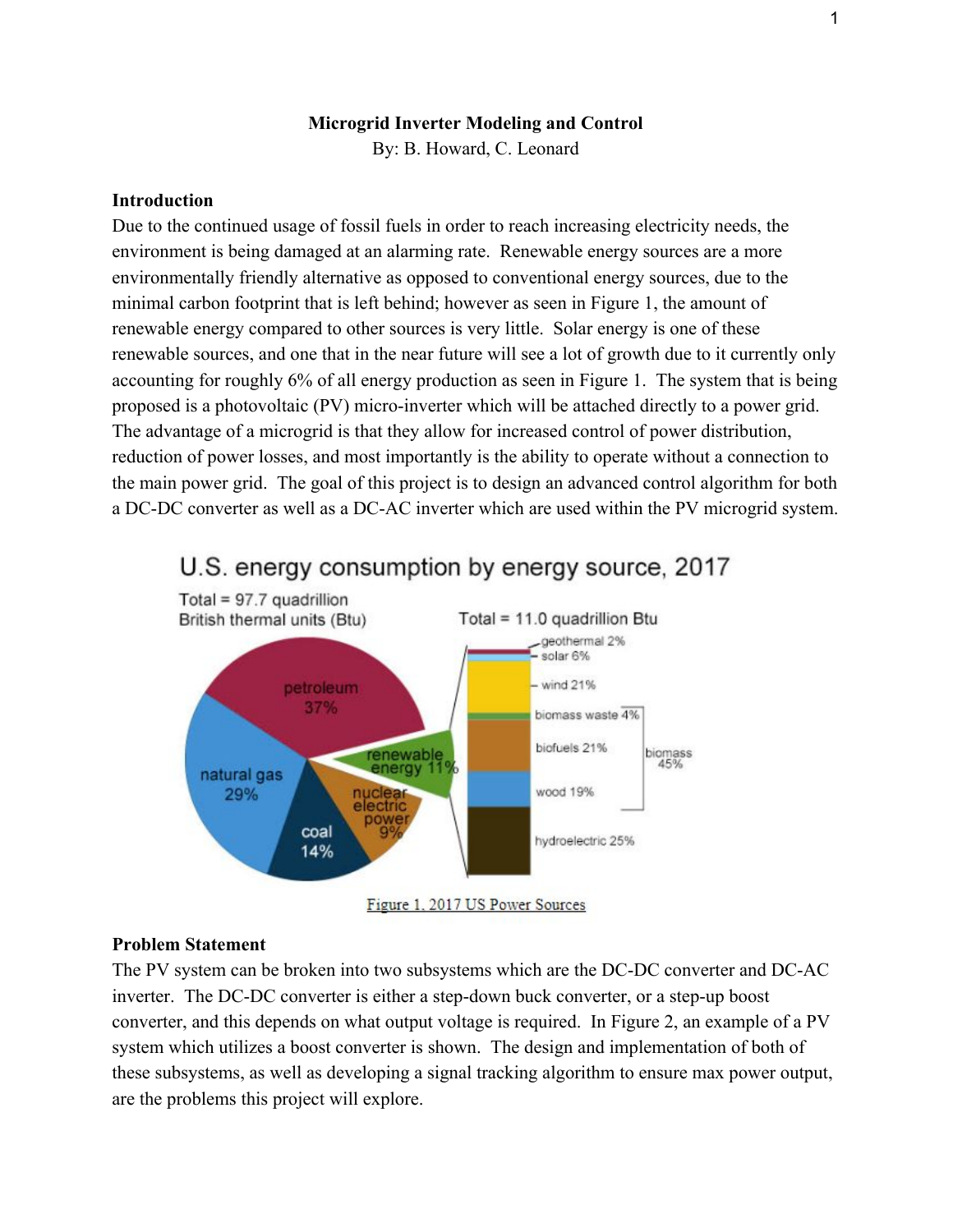

#### **Research Tasks**

The first point of this system which will be researched is the modeling and control of the DC-DC converter. Shown in Figure 3 is an example of a boost converter, similar to the one used within the PV system in Figure 2. Figure 4 also displays a buck converter, which is an alternative DC-DC converter that may be used within the system depending on the grid requirements. This converter will either step-up or step-down our DC input signal which is provided by a PV solar array.



The next point of research will be the modeling and control of a DC-AC inverter. An example of one of these inverters is both shown as a subsystem within Figure 2, and additionally a more advanced block diagram can be seen in Figure 5. This inverter is designed to convert the signal from a DC signal into an AC source, which can then be used by the microgrid to power whatever

load is required. These subsystems will first be modeled in MATLAB/Simulink before being implemented in on the microcontroller. The microcontroller which will be used is the C2000 MCU, which can be seen in Figure 6. Once implemented, we will then be able to fist test our system using a DC source in place of a solar array, with the use of a solar panel being used later.



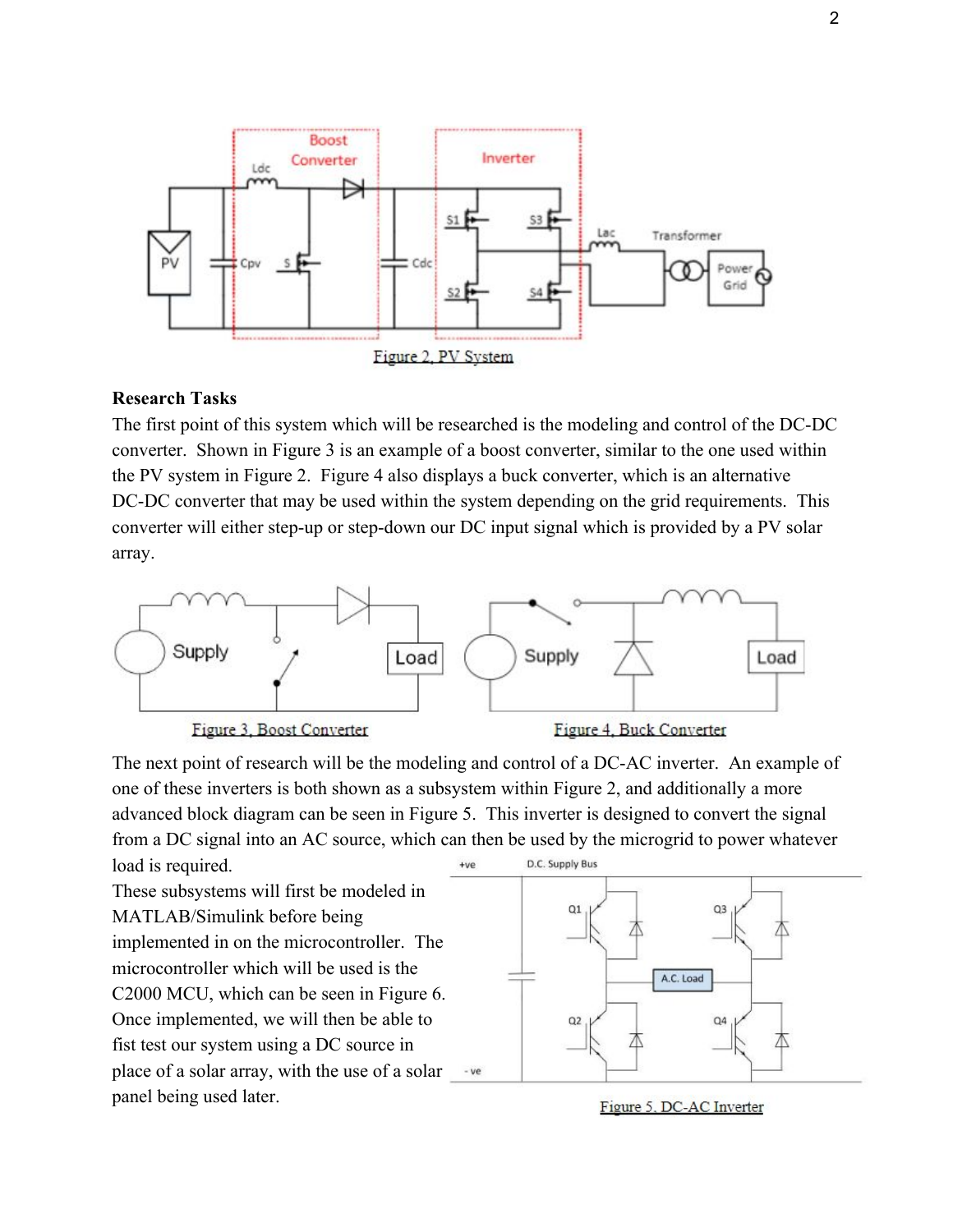

# **Timeline**

Modeling and testing of boost and buck converters in Pspice and Matlab will be completed by the end of October. Building the buck and boost design using available components in lab will be completed by the end of November. Our next task is the implementation of the C2000 for the single phase inverter, that will be completed by winter break. Once we figure out what components and systems we need in order to continue testing, we will order them before the start of the 2019 spring semester. By the end of January we want to have our control model simulated and working. In the month of February, we will implement the control algorithms with the our system and the C2000 inverter. For March, we will be modeling the system and implementing available components in the lab. In April we will be finalizing our system and exploring stretch goals.

#### **Conclusion**

The main goal of this project is to simulate and develop a single phase photovoltaic microgrid inverter which would account for all energy generation when completely disconnected from the main power grid. The solar energy market has a lot of room for growth and, when paired with a microgrid, this state of the art system would have a very positive impact on the environment, as well as allowing the user the ability to operate without a connection to the main power grid. Development and modeling of a DC-DC converter, DC-AC inverter, and creating an advanced control algorithm are the main tasks that must be completed in order to create a fully functional PV microgrid.